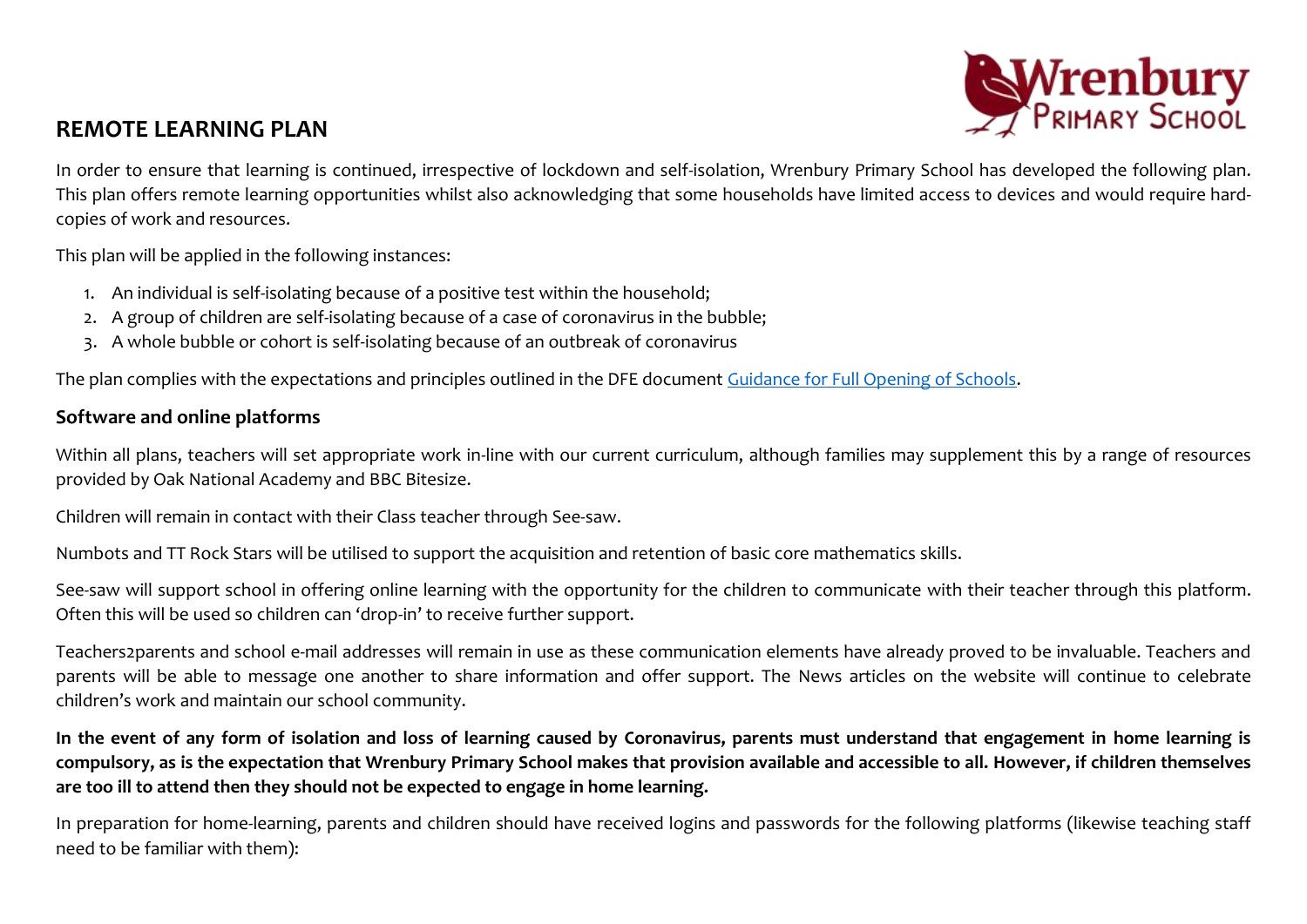- See-saw
- TT Rock Stars/Numbots / IDL (another learning tool)

## **Worksheets and Practical Resources**

If a child is isolated from school i.e. the child is sent home from school to either receive a test or self-isolate as someone in the household is being tested, they will leave school or have delivered within 24 hrs a pack of work. Children will have immediate opportunity to continue their learning. The children are used to using these books in school and as homework.

The CGP books provide basic skills work that would be relevant at any stage of the year i.e. arithmetic, spelling, reading, writing (with a visual prompt) and handwriting.

## **Remote Learning**

The initial response to any isolation will be to provide children with home learning materials (this might need to be delivered). In the case of whole cohort isolation, resources will be uploaded to the child's See-saw account. This measure will afford teachers a short time to prepare their remote learning resources.

| Pupil or small group of pupils need to isolate because someone in their household is symptomatic or tests positive                                                                                                                                                                                                                                                 |                                                                                                                                                                                                                                                                                                                                               |  |
|--------------------------------------------------------------------------------------------------------------------------------------------------------------------------------------------------------------------------------------------------------------------------------------------------------------------------------------------------------------------|-----------------------------------------------------------------------------------------------------------------------------------------------------------------------------------------------------------------------------------------------------------------------------------------------------------------------------------------------|--|
| <b>Ongoing Support</b>                                                                                                                                                                                                                                                                                                                                             | Safeguarding/SEND                                                                                                                                                                                                                                                                                                                             |  |
| Using the communication with class section of See-saw, the Class teacher will<br>upload work/videos the day before to allow parents to see the learning materials<br>prior to supporting their child. The teacher will decide what materials are most<br>appropriate for the individual child.<br>Non-core lessons and resources will be uploaded through See-Saw. | School office to contact parents to ensure a test has been<br>taken and to make sure that parents know to communicate<br>test results to admin@wrenbury.cheshire.sch.uk.<br>If child is entitled to benefit-related FSM ensure food is made<br>available /offered through CEC.<br>If child is vulnerable in any way, the DSL will ensure that |  |
|                                                                                                                                                                                                                                                                                                                                                                    | appropriate agencies are notified and arrange for regular safe<br>and well checks via a phone call from the DSL (record on<br>pupil's file).<br>If a child does not engage, a member of school staff is to call<br>the parents to discuss obstacles and support.                                                                              |  |